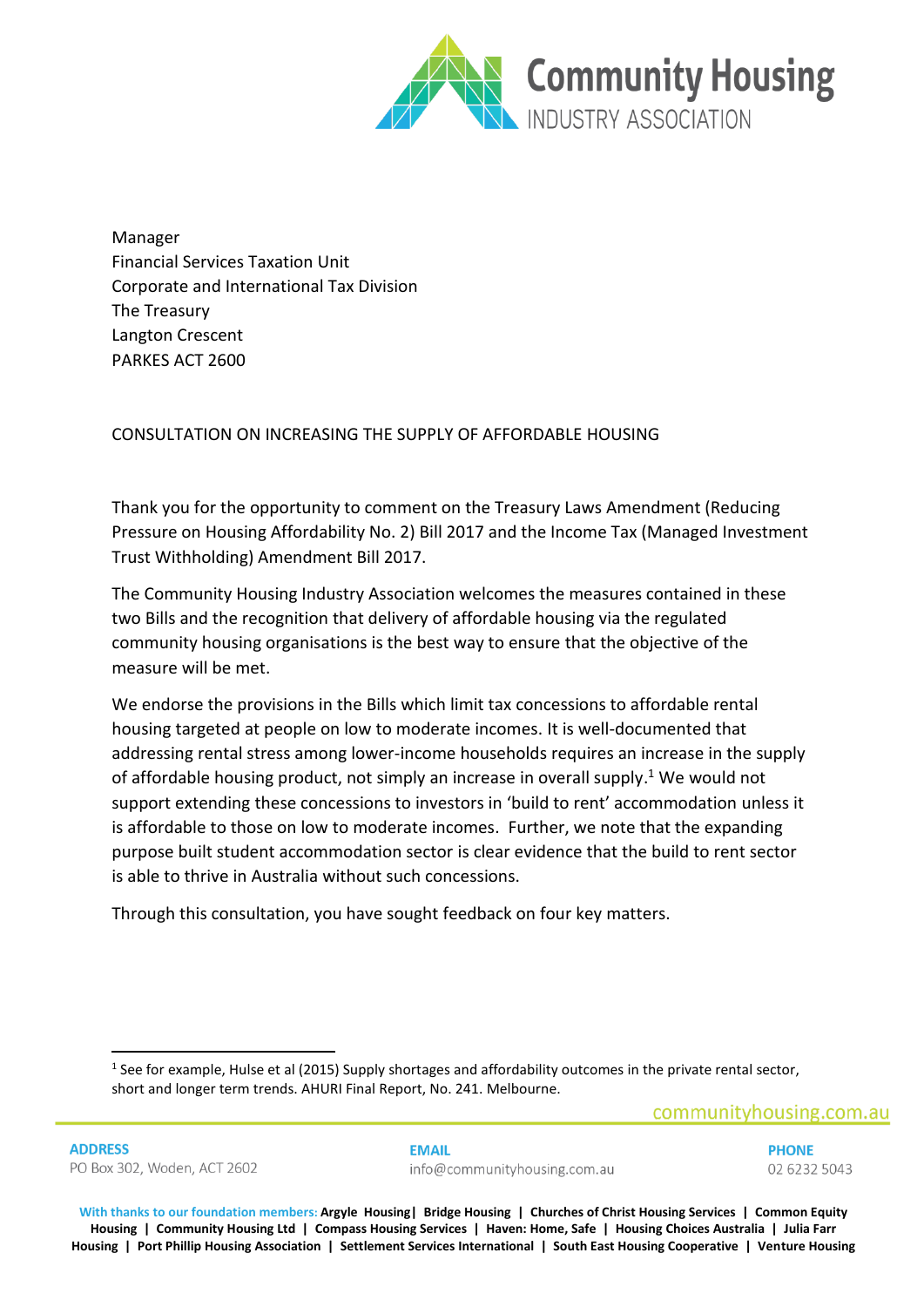

*The proposed criteria for affordable housing – i.e. tenant eligibility to be assessed using relevant State/Territory social and affordable housing policies.*

For reasons of simplicity, consistency and transparency, it would be preferable to express the tenant eligibility conditions and rules around eligible rental in this legislation rather than by reference to state and territory policy settings. If there are reasons to pursue a policybased scheme rather than a legislative one, then as a minimum we suggest that a single set of policy rules be tabled in the Federal Parliament.

The Explanatory Memorandum describes the objective of this legislation as being to address housing affordability for people 'earning low to moderate incomes'. Broadly speaking, the terms 'low and moderate incomes' are used to describe people or households in the bottom two and three income quintiles respectively. We consider targeting affordable housing to people in the bottom 60% of household incomes is appropriate, given that housing stress falls most sharply on people on the lowest incomes. However, jurisdictions do not use the same definitions of income, nor apply the same income limits in their affordable rental housing policies. Sometimes different measures of income are used even within a jurisdiction. For example in New South Wales 'Eligibility, including income limits, can vary depending on the way a property was funded or developed, and who manages it'.

In the absence of a single set of legislated requirements, we would like to see jurisdictions agree to a common policy position on core matters before 1 January 2018, with the aim of reducing complexity for potential tenants, investors and community housing organisations. A common approach would reduce complexity and inconsistency. It would also facilitate data-matching with the Australian Taxation Office, Centrelink and state governments, thus minimising the compliance burden on both community housing organisations and the ATO. The most obvious area of divergent policy and practice is how income is defined and where income limits are set. There are other eligibility questions which should be resolved at the outset. For example, guidance is sought on whether residence or citizenship restrictions will be placed on prospective tenants to exclude refugees or overseas students. Paragraph 1.34 of the Explanatory Memorandum proposes that premises used to provide accommodation 'in connection with an educational institution that is not a school' will be included in the measure. We would appreciate confirmation as to whether this includes or excludes purpose built student accommodation off campus which is not owned by, or contracted to, an educational institution. In relation to the eligibility of overseas students, we note that verification of tenant income from overseas is particularly problematic. Other tenant eligibility questions which would benefit from a common approach include policy on asset testing and the eligibility of prospective tenants who own or are purchasing a property elsewhere.

## communityhousing.com.au

**ADDRESS** PO Box 302, Woden, ACT 2602

#### **EMAIL** info@communityhousing.com.au

**PHONE** 02 6232 5043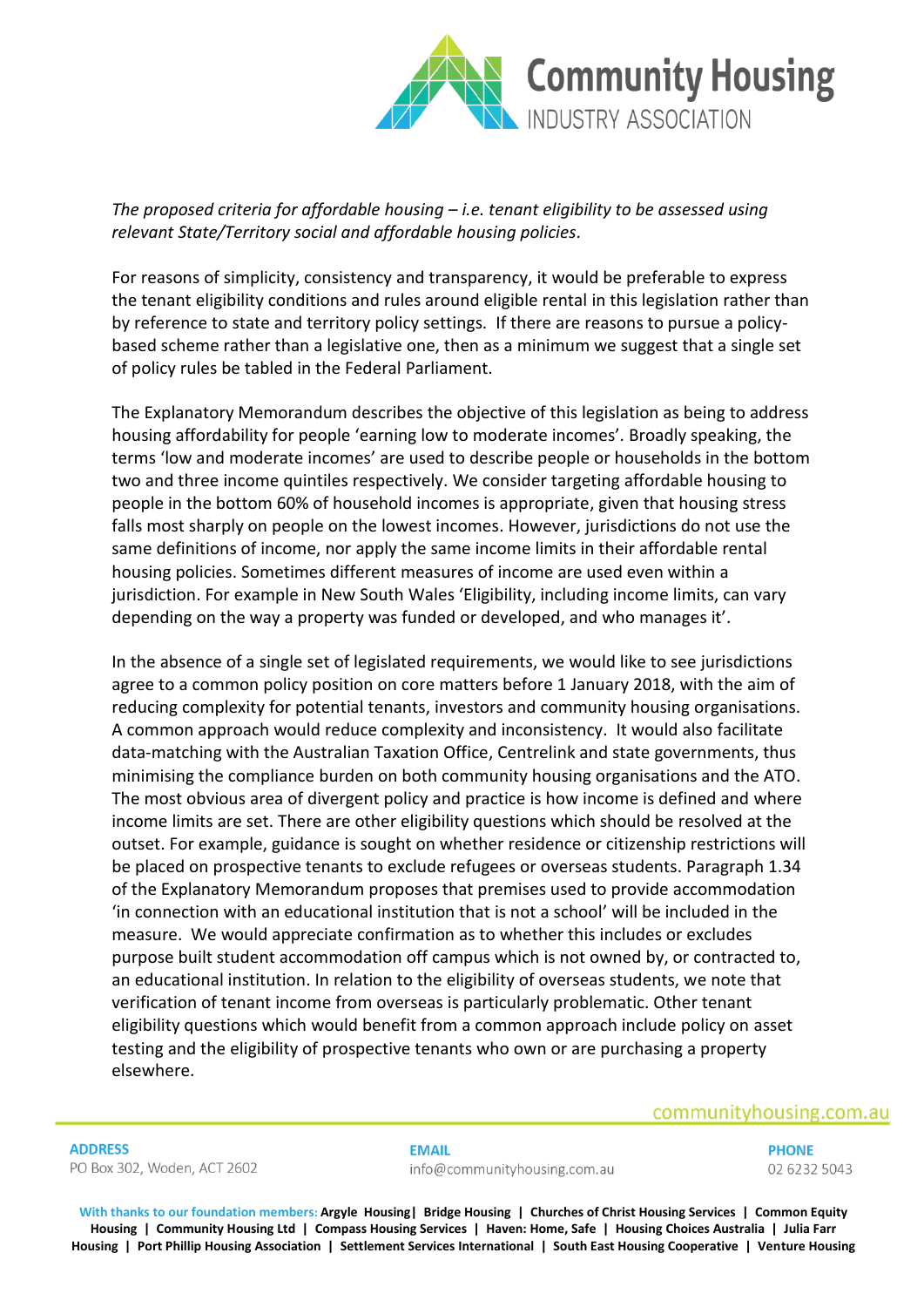

In the absence of a common policy settings, community housing organisations operating across multiple jurisdictions will face increased administrative complexity and operating costs. These cross-border organisations will need to develop differentiated staff training products, IT systems, tenant advice material and so on. While this affects a small number of larger providers at present, it represents an unnecessary cost which could be avoided by standard provisions set out in Commonwealth legislation or policy.

# *The administration and compliance costs – such as record keeping, reporting requirements and the annual 'certificate' to be provided by CHPs*

Given the spare detail in the Bills and the absence of a regulatory impact statement, it is difficult to provide constructive comment on the administration and compliance costs which might be incurred by either community housing organisations or investors. In particular, we seek more detail on the nature of the annual certificate to be provided by community housing organisations to investors, the schedule of information to be supplied to the ATO and the expectations around documentary evidence which will need to be collected to support either tenant or rental assessments.

We are encouraged by suggestions of Treasury officials that the compliance regime will be less onerous than the regulation-heavy National Rental Affordability Scheme. Our members would be happy to help design an appropriate risk-based compliance regime which supports these current measures without creating an unnecessary red-tape burden and which protects both the tax-payer interests and the reputation of the community housing industry. There are many opportunities to minimise the compliance overhead, including piggybacking tenant eligibility assessments on existing Centrelink or state government entitlement assessments and data-matching. We would welcome the opportunity to discuss these approaches further.

# *The provision permitting the Commissioner of Taxation to disclose information to registrars of community housing, if the Commissioner has information suggesting that a CHP should no longer be registered*

We understand that specific legislative provision is required to enable the Commissioner of Taxation to disclose information to the registrar, however we remain unclear about the circumstances which it is considered would prompt this disclosure. We would welcome more information on the concern behind this provision. In this regard, we note that the entity which has most to gain from fraudulent behaviour or misrepresentation under this legislation is not the community housing operator managing the tenancy.

# communityhousing.com.au

**ADDRESS** PO Box 302, Woden, ACT 2602

## **EMAIL** info@communityhousing.com.au

**PHONE** 02 6232 5043